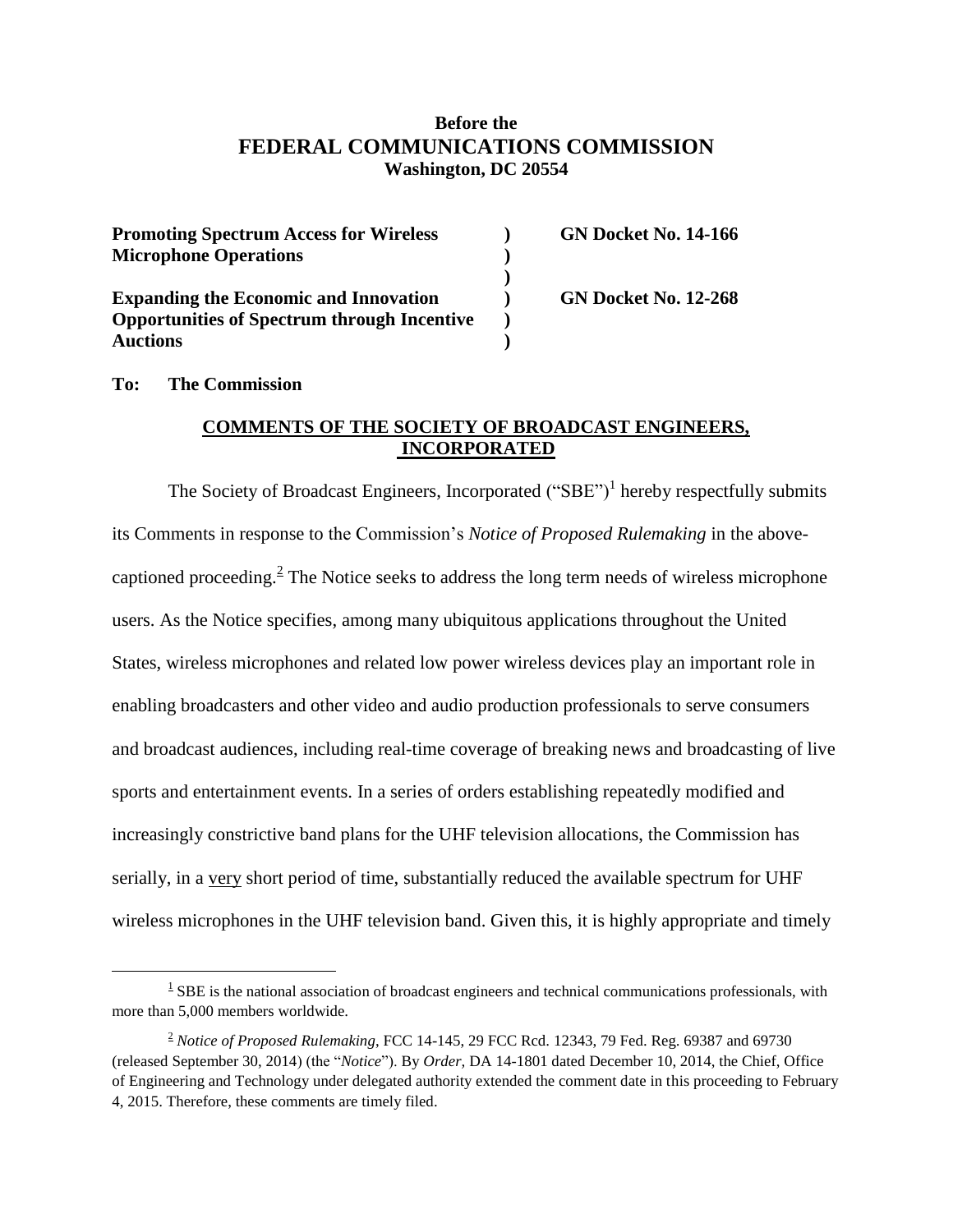that the Commission explore replacement (i.e. additional) spectrum allocations for wireless microphones, wireless intercoms and low power broadcast auxiliary devices, before the shortage of spectrum for these applications becomes acute. In the best interests of the public, which relies heavily on the ability of broadcasters and video production companies to provide audio and video coverage of major news, sports and other events in real time, including on-the-scene coverage of emergencies and disasters, the Commission must reasonably accommodate ongoing wireless microphone and low-power auxiliary operations<sup>3</sup>, both in the residual UHF television bands and elsewhere in bands that provide equivalent functionality over short paths. To do otherwise will substantially disrupt the beneficial broadcast services to the public as they are now being provided which the viewing public expects, and on which they depend. For the reasons set forth herein, SBE supports the domestic allocation of a wide variety of additional bands for low power broadcast auxiliary service licensees. For its comments, SBE states as follows:

## **I. The Commission, in a Series of Inconsistent Regulatory Changes, Has in Short Order Disaccommodated Broadcast Wireless Microphones and Low Power Auxiliary Devices Critical to Providing Breaking News, Emergency and Disaster Relief Information , and Sports and Entertainment Programming that the Public Needs and Expects.**

1. Recent rulemaking proceedings, starting with the Commission's effort to implement commercial and public safety broadband and interoperable narrowband public safety facilities in the band 698-806 MHz, have heretofore, separately and cumulatively, had an exceptionally significant adverse effect on the availability of spectrum for wireless microphones (WMs), low power auxiliary service (LPAS) devices, and wireless intercom systems. Without any practical opportunity thus far to adapt to each incremental regulatory change, the Commission has repeatedly altered the plan for WMs entirely, and in the process has eliminated all certainty about

 $\frac{3}{2}$  Low power auxiliary stations are short-path transmit devices. They are, in addition to wireless microphones and wireless intercoms, used for purposes such as cue and control communications, and synchronization of TV camera signals. 47 C.F.R. § 74.801 *et seq.*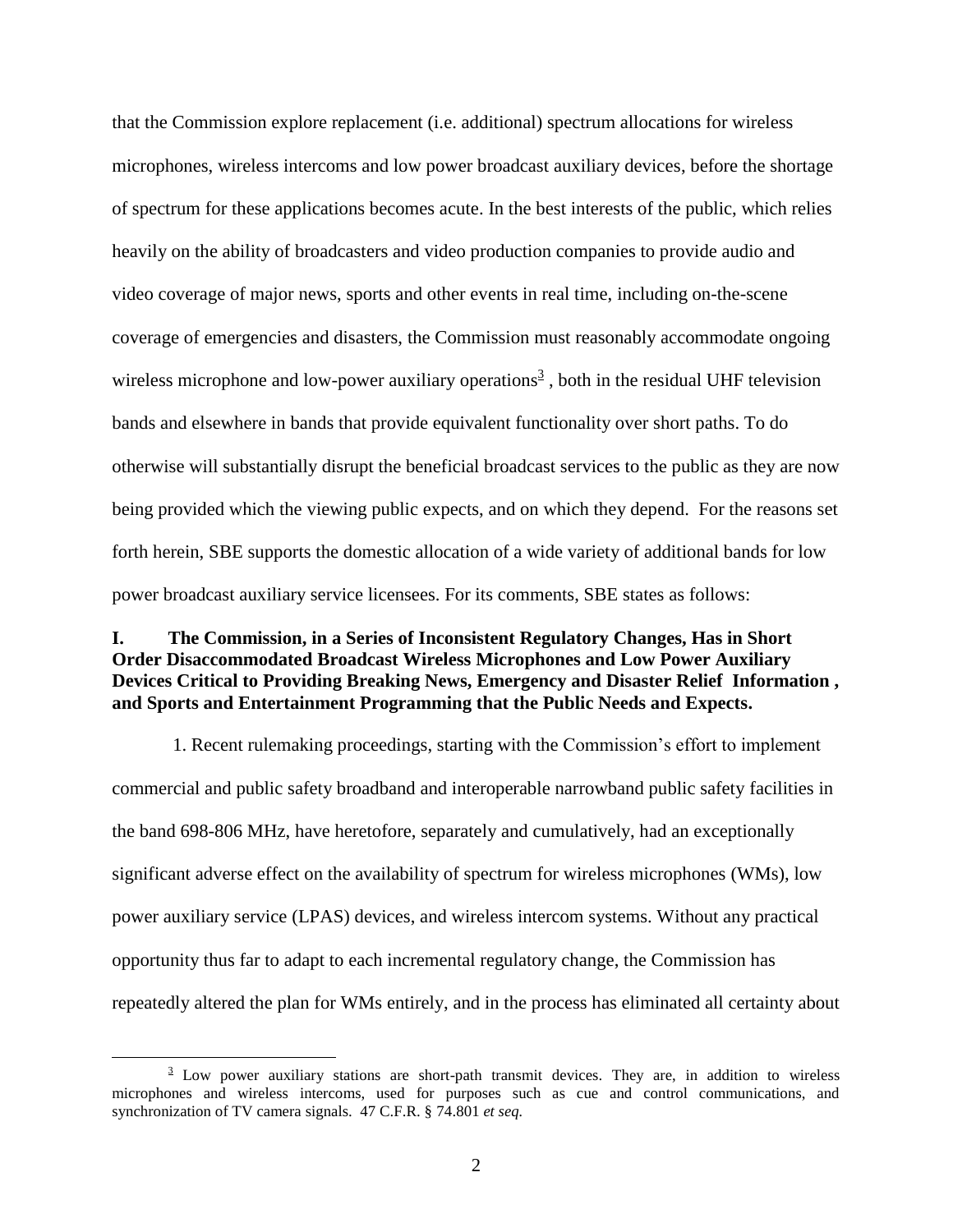the near-term and long-term ability to conduct broadcast, cablecast or satellite broadcasts of urgent news, sports and entertainment programming, due to a completely inadequate amount of residual UHF spectrum for these devices. This is true even though broadcasters and program producers have had access to the UHF TV bands for this purpose only since 1987.<sup>4</sup> Since that time, use of WMs and LPAS has skyrocketed, due to the ever-increasing expectations of the public for enhanced broadcast coverage of news, emergency situations and sports and event coverage.

2. On January 14, 2010, a scant twenty-five years after UHF wireless microphones were first authorized in the UHF TV bands, the Commission adopted a *Report and Order and Further Notice of Proposed Rule Making* (*Wireless Microphone R&O/FNPRM*) addressing the rules for wireless microphones and other low power auxiliary devices that operate in the TV bands.<sup>5</sup> In that proceeding, the Commission prohibited the manufacture, import, sale, lease, offer for sale or lease, or shipment of wireless microphones and other low power auxiliary stations intended for use in the so-called "700 MHz" Band (TV channels 52-69, 698-806 MHz) in the United States. It was required that all LPAS facilities, including WMs cease operations in the 700 MHz band no later than June 12, 2010. The Commission acknowledged that WMs are used for important functions, and noted that many WMs were being operated by (non-broadcast) entities and persons ineligible for a Part 74 license. Therefore, along with the migration of full-power TV stations, Class A TV stations, TV translators, TV boosters and Low-power TV stations to available channels below 698 MHz (the "core TV channels") LPAS facilities and WMs had to

<sup>&</sup>lt;sup>4</sup> See generally Review of Subpart H, Part 74 of the Commission's Rules, Low Power Auxiliary Stations, MM Docket No. 86-12, *First Report and Order*, 2 FCC Rcd 345 (1987). That 1987 Report and Order recognized the growing use of wireless microphones for broadcast and production purposes. Access to the UHF TV bands was permitted in order to alleviate overcrowding of the limited TV channels previously available for WMs in major cities. Licensed WMs were permitted at channels 14-69 (470-806 MHz except channel 37, 608-614 MHz) as well as on lower VHF TV channels 2-6 (54-72 MHz and 78-88 MHz bands) on a secondary basis.

<sup>5</sup> *See Report and Order and Further Notice of Proposed Rule Making* in WT Docket Nos. 08-166 and 08- 167 and ET Docket No. 10-24, 25 FCC Rcd 643 (2010).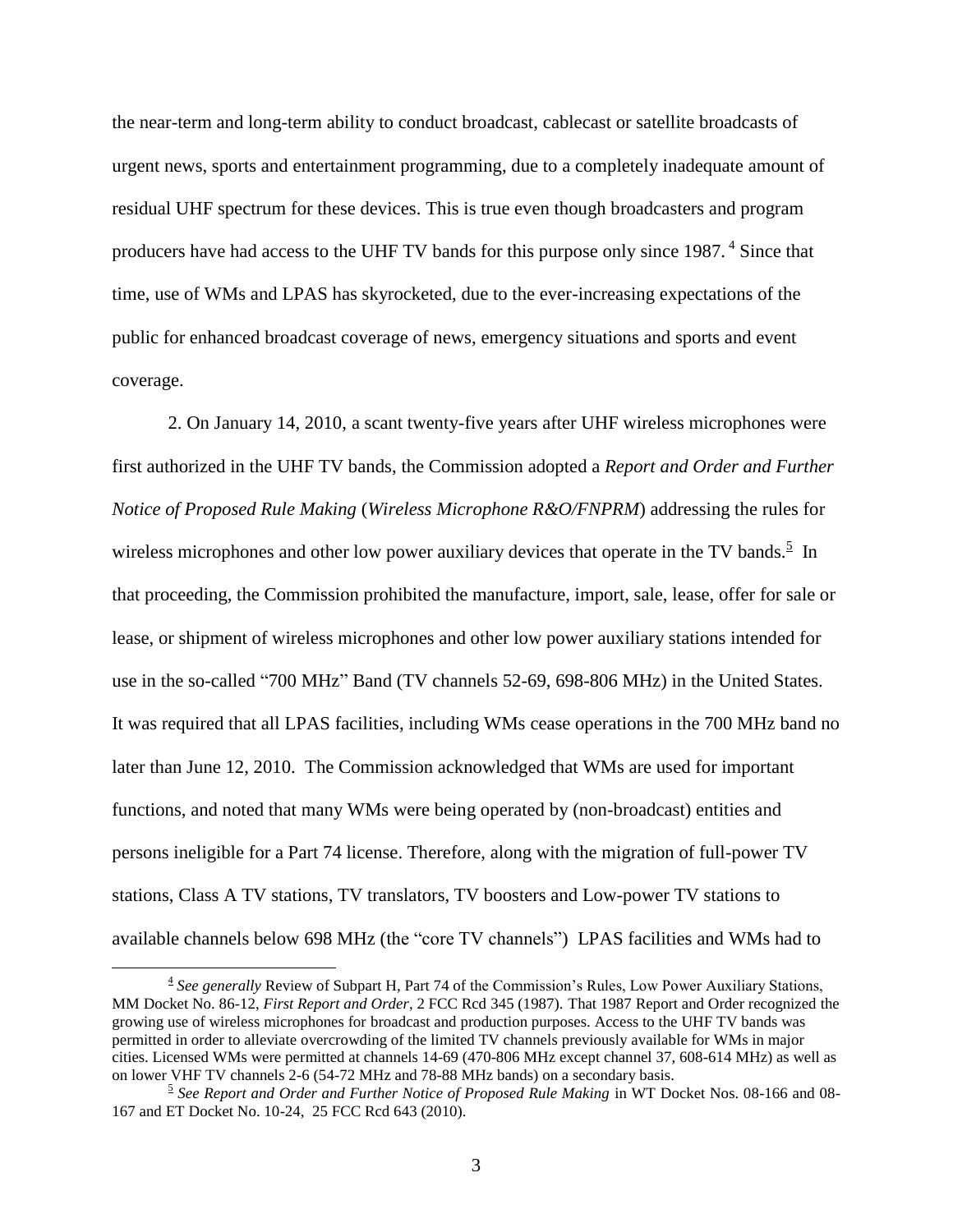migrate downward as well."<sup>6</sup> This greatly reduced the number of channels available for WM and LPAS operation, and the downward migration was completed less than five years ago. A very large number of WMs were operating in the 700 MHz band and that equipment had to be modified or replaced with equipment that was not capable of operation above 698 MHz. Broadcasters and program production companies, at *great* expense, bought new equipment that operated below 698 MHz but not above that frequency. That equipment of course has a long service life and an extended amortization schedule.

3. Meanwhile, at the low end of the UHF TV band, channels 14-20 (470-512 MHz) are

used in eleven major markets in the United States<sup> $2$ </sup> for important land mobile radio

communications. That band is fully deployed for that purpose in those markets and no LPAS or

WM operation is permitted there. There is a plethora of additional uses made of the UHF

television broadcast band. As noted in the *Second Memorandum Opinion and Order* in the White

Spaces Docket  $\frac{8}{3}$  at ¶ 8:

 $\overline{a}$ 

In addition, medical telemetry equipment is permitted to operate on an unlicensed basis on any vacant TV channel in the range of channels 7-46, and unlicensed remote control devices are allowed to operate on any TV channel above 70 MHz (*i.e.*, above channel 4), except for channel 37. TV channel 37 (608-614 MHz) is allocated for radio astronomy and the wireless medical telemetry service (WMTS) and is not used for TV broadcasting. The Offshore Radiotelephone Service uses channels 15-17 in certain regions along the Gulf of Mexico…

(footnotes omitted)

The compression of all of these uses into the band 512-698 MHz, plus the Commission's recent

addition of TV White Spaces Devices (TVBDs) to the mix and the accommodation (essentially

 $1/2$  This spectrum is used to support critical public safety communications and provide regional interoperability among first responders. The markets are Boston, Chicago, Dallas, Houston, Los Angeles, Miami, New York, Philadelphia, Pittsburgh, San Francisco, and Washington, D.C.

 $\frac{6}{6}$  i.e. to TV channels 2-51, excluding channel 37.

<sup>8</sup> *Unlicensed Operation in the TV Broadcast Bands*, ET Docket No. 04-186, *Additional Spectrum for Unlicensed Devices Below 900 MHz and in the 3 GHz Band*, ET Docket No. 02-380, Second Memorandum Opinion and Order, 25 FCC Rcd 18661 (2010) (the White Spaces Docket). *See also Unlicensed Operation in the TV Broadcast Bands*, ET Docket No. 04-186, Third Memorandum Opinion and Order, 27 FCC Rcd 3692 (2012).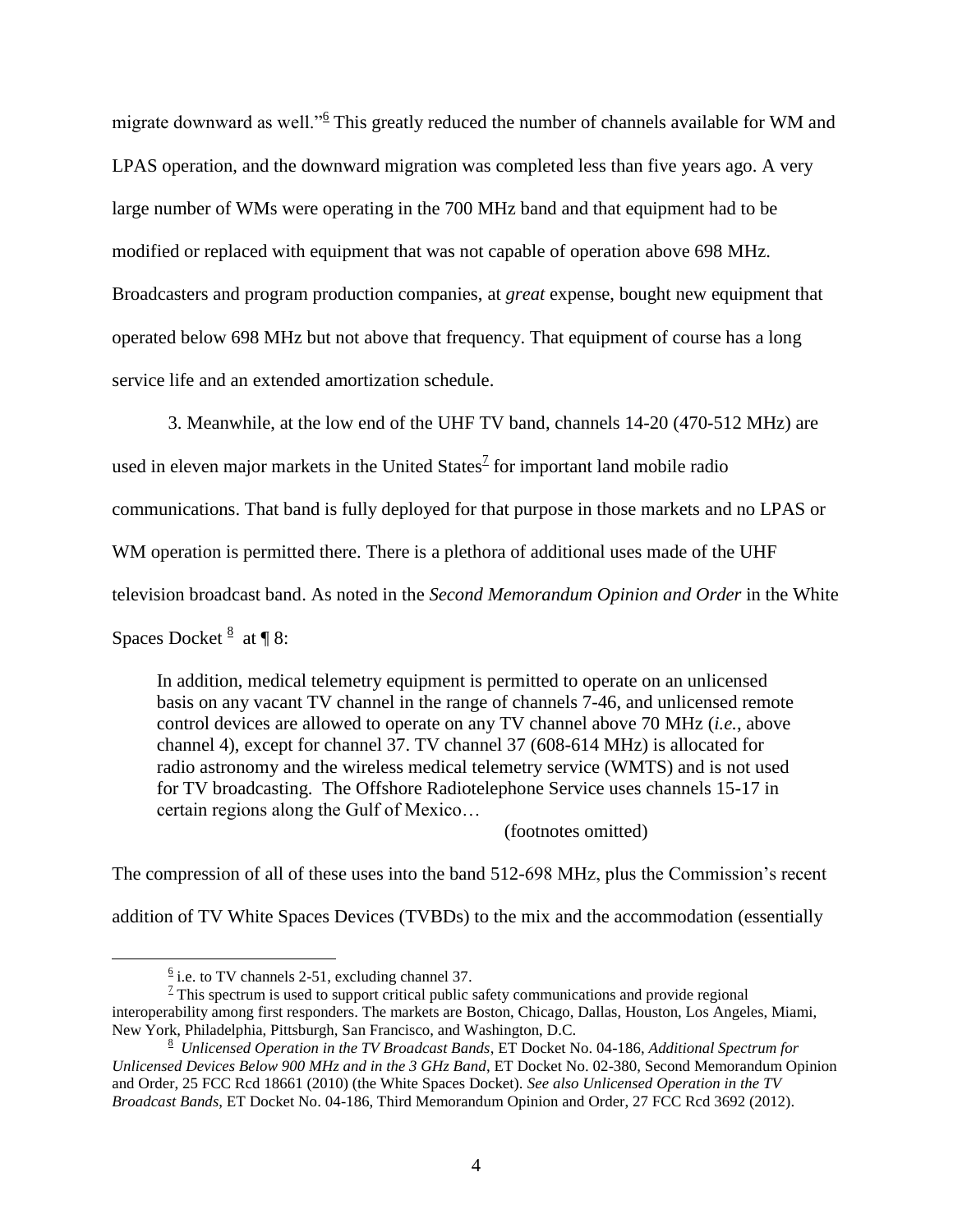legalization) of unlicensed WM users in that same spectrum has made frequency coordination of WMs and LPAS by SBE frequency coordinators exceptionally difficult, despite real-time channel sharing procedures developed and utilized by SBE frequency coordinators. The concept of "TV White Spaces", long a misnomer (because there never really were any) became, after the 2010 White Spaces proceeding, a most inaccurate label indeed.

4. Yet, the Commission did, as recently as September of 2010, provide some short-lived protection for WMs and LPAS. In the *Second Memorandum Opinion and Order* in the White Spaces Docket, at ¶ 29, the Commission stated that it "continue[s] to recognize that wireless microphones are currently used in many different venues where people gather for events large and small and many consumers and businesses have come to rely on these devices." Specifically for the purpose of accommodating WMs after the reallocation of the 700 MHz band, the Commission noted that it had previously limited use of TV channels 2 and 5-20 to communications between fixed TVBDs, and it had also previously reserved two channels in the range 14-51 in the markets where PLMRS and CMRS systems operate "to make sure that frequencies are available for wireless microphones."<sup>2</sup> Importantly, the Commission held in September of 2010 that it was "…*expanding the reservation of two channels in the range 14-51 to all markets nationwide as suggested by several petitioners. This will provide frequencies where a limited but substantial number of wireless microphones can be operated on any basis without the potential for interference from TV bands devices. It will also ensure that frequencies are available everywhere for licensed wireless microphones used on a roving basis to operate*  without risk of receiving harmful interference from [White Space Devices]." <sup>10</sup> The Commission

<sup>9</sup> *See Second Report and Order*, 23 FCC Rcd 16860 (2009) at ¶ 151. With regard to channels 2 and 5-20, the Commission stated that restricting use of channels 2 and 5-20 to communications by fixed devices with other fixed devices would limit the number of TVBDs that could potentially conflict with wireless microphone use. <sup>10</sup> Second Memorandum Opinion and Order, 25 FCC Rcd 18661 at 18674 (2010).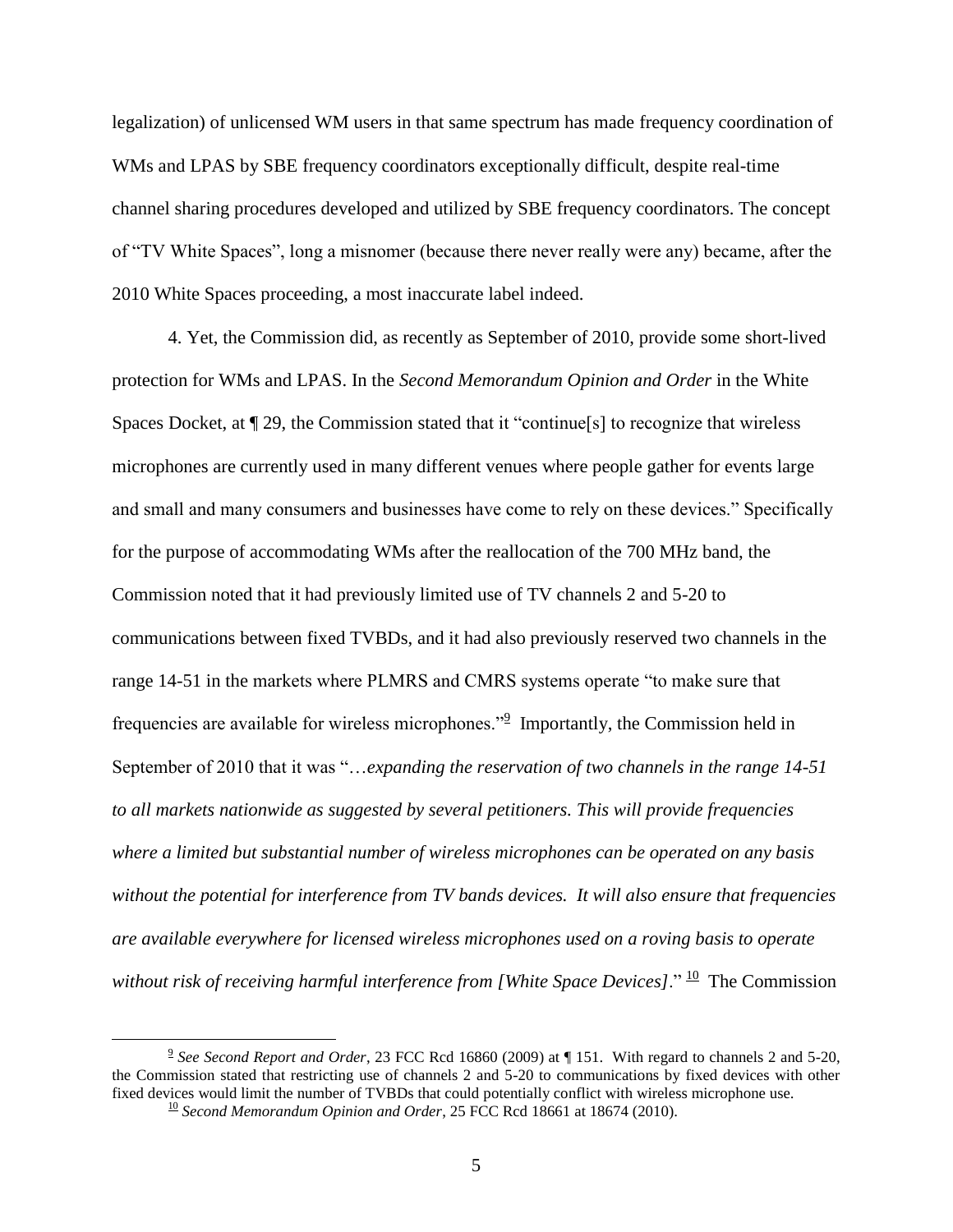also provided for a nominal separation distance between TVBDs and sites of venues and events where large numbers of unlicensed wireless microphones are used by permitting such sites to be registered in the TV bands databases. It noted that, at any particular location, a number of TV channels would not be available for TVBDs due to the application of the various interference protection requirements under the rules. Therefore, the Commission concluded, "a significant amount of spectrum will be available on which wireless microphones can be operated as they have in the past without concern for interference from TVBDs. We believe that this spectrum will provide sufficient frequencies to support wireless microphone operations at the great majority of events." Because of these accommodations, and specifically because of the reservation of the two channels per market for WM and LPAS operation,  $\frac{11}{10}$  broadcasters and video/audio production companies were confident that they could continue to conduct ENG and event production activities as necessary. Broadcasters therefore, since late 2010, invested heavily in wireless microphones that would operate near TV channel 37 and in the remainder of the UHF band up to 698 MHz because of the location and continued availability of the reserved channels.

5. The Commission's short-lived accommodation for WMs in the TV White Spaces Docket was of course no panacea. As the Commission later acknowledged,  $\frac{12}{12}$  there is at any

 $\frac{11}{1}$  *See*, 47 C.F.R. §15.707(a) (prohibiting white space devices on the first channel above and the first channel below channel 37 that are available, or if a channel is not available above and below channel 37, prohibiting white space devices on the first two channels nearest to channel 37).

 $\frac{12}{2}$  A good primer on WM and LPAS use of UHF television broadcast bands was provided at paragraph 223 of *See Expanding the Economic and Innovation Opportunities of Spectrum Through Incentive Auctions*, Notice of Proposed Rulemaking, GN Docket No. 12-268 (released October 2, 2012) ("*Incentive Auctions NPRM*"), the Commission stated that:

Licensed LPAS may operate on vacant channels allocated to television broadcasting. In the UHF band, co-channel LPAS operations must be separated by a distance of at least 113 kilometers (70 miles) from the television station. Unlicensed wireless microphones are permitted similar types of operations on this unused spectrum. Wireless microphones operate in a relatively narrow bandwidth and often are technically capable of choosing different frequencies among multiple vacant channels available for operation. Many wireless microphones are used regularly and predictably (*e.g*., at television studios, movie studio lots, or major sporting events facilities), but at times the location of their operation changes (*e.g*., covering news events in different places. The nature of wireless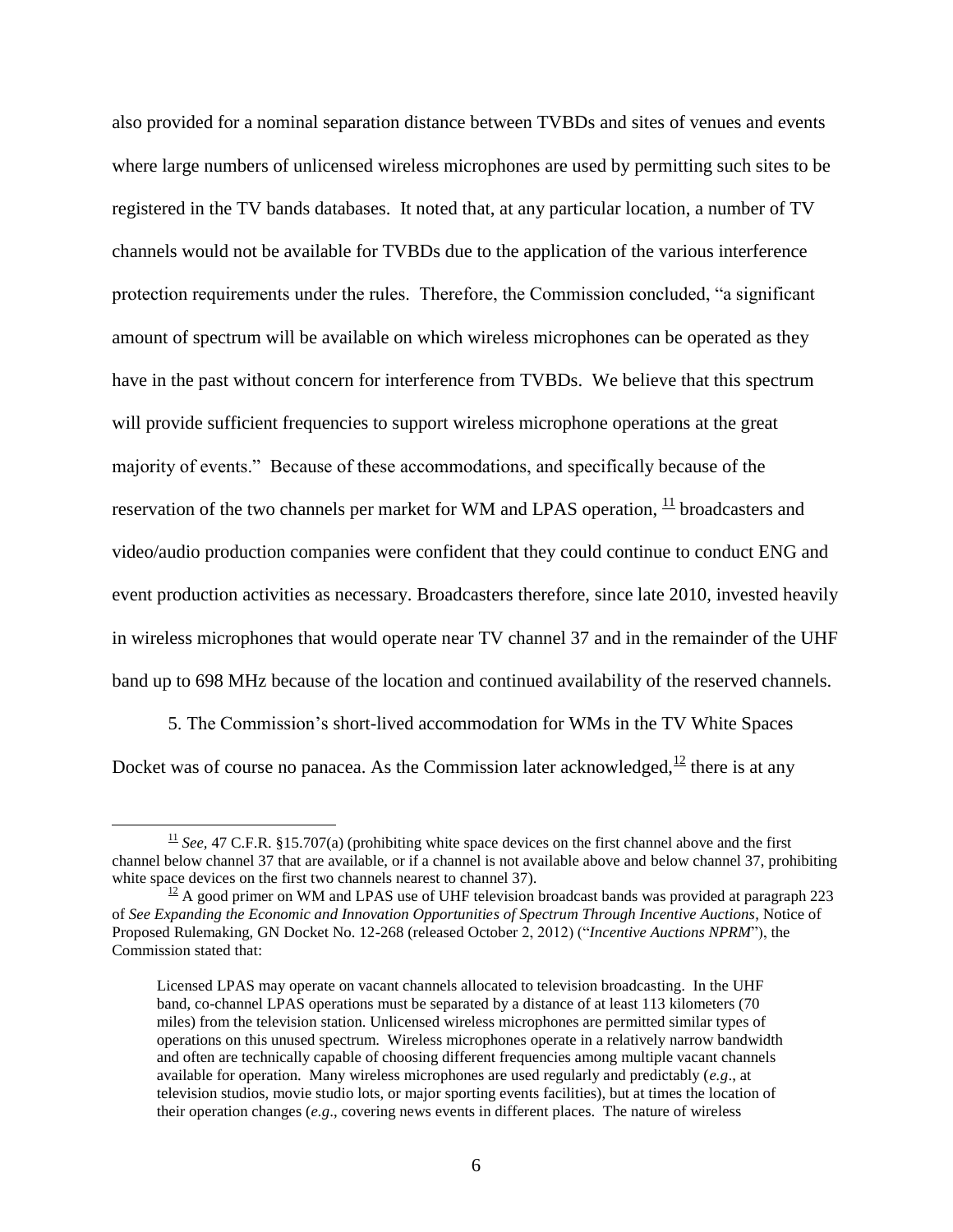given news or entertainment event the need for more than 100 WMs and LPAS devices.<sup>13</sup>

Because, in a given broadcast market there are many unlicensed WMs as well as licensed WMs,

and because the Commission has not limited the reserved channels in a given market to only

licensed WMs, not all of the two reserved channels can be used in any given market.

Notwithstanding, the Commission in September of 2010 refused to provide any additional

spectrum for WMs, saying that:

 $\overline{a}$ 

We disagree with those who argue that more spectrum should be reserved for wireless microphones. We observe that wireless microphones generally have operated very inefficiently, perhaps in part due to the luxury of having access to a wealth of spectrum. While there may be users that believe they need access to more spectrum to accommodate more wireless microphones, we find that any such needs must be accommodated through improvements in spectrum efficiency. $\frac{14}{14}$ 

microphones and their use is such that they operate for relatively short intervals at different times, and the specific frequencies they use for operation often change, even when used at one location. Theatrical and sports productions and other major events often use more than 100 wireless microphones, which in certain locations could use most if not all of the UHF channels available to them in the television bands.

 $\frac{13}{13}$  At the largest sporting events and at political conventions, there are typically more than 200 WMs and LPAS devices in use, often simultaneously. For example, at a recent Formula One automobile race in Texas, held at a venue well away from the metropolitan area of Austin, Texas, there was an acute shortage of WM spectrum and more than 170 WMs were in use *at any given time*, due to the presence of non-U.S. broadcasters and video producers, as well as national and local broadcast and video production entities. At the NFL Super Bowl® each year, and during political conventions, extraordinary efforts are made to accommodate the more than 250 WMs necessary to provide coverage of these events that the public expects, using a series of television broadcast channels. Event frequency coordinators are required at these events to make sure that the most efficient use is made of the limited amount of spectrum available now for WMs in real time. Should anything less than the current amount of WM spectrum be available in the near term, given the equipment now in the field, the public *will be* deprived of the ability to have these events brought to them as they are now.

 $\frac{14}{14}$  SBE took issue with the Commission's claim that WM operation is presently "inefficient". The bandwidths used in the current generation of WMs, wireless intercoms and LPAS devices have been necessary for transmission of broadcast quality audio. Theater and church use of WMs has necessitated high quality audio. It will be at least fifteen if not twenty years before the current generation of WM equipment is retired and universally replaced by a next generation of equipment. Taking a cue from the Land Mobile Radio Service (which is in the midst of a two-part, multiple-decade narrowbanding conversion in the VHF and UHF land mobile radio bands from 25 kHz technology to 12.5 kHz and, later, 6.25 kHz technology), it is necessary to plan for and to allow a reasonable transition to more narrowband WM technology over a period of years. Also as noted above, broadcasters, in reliance on the Commission's recent, and yet recently scrapped plan for the availability of the two reserved channels for WMs in each market, made large expenditures for equipment that will function adequately for a period of many years. Recently-purchased equipment owned and use daily by broadcasters and other WM users should not be rendered obsolete where it was acquired as the result of reliance on a very recent rulemaking proceeding.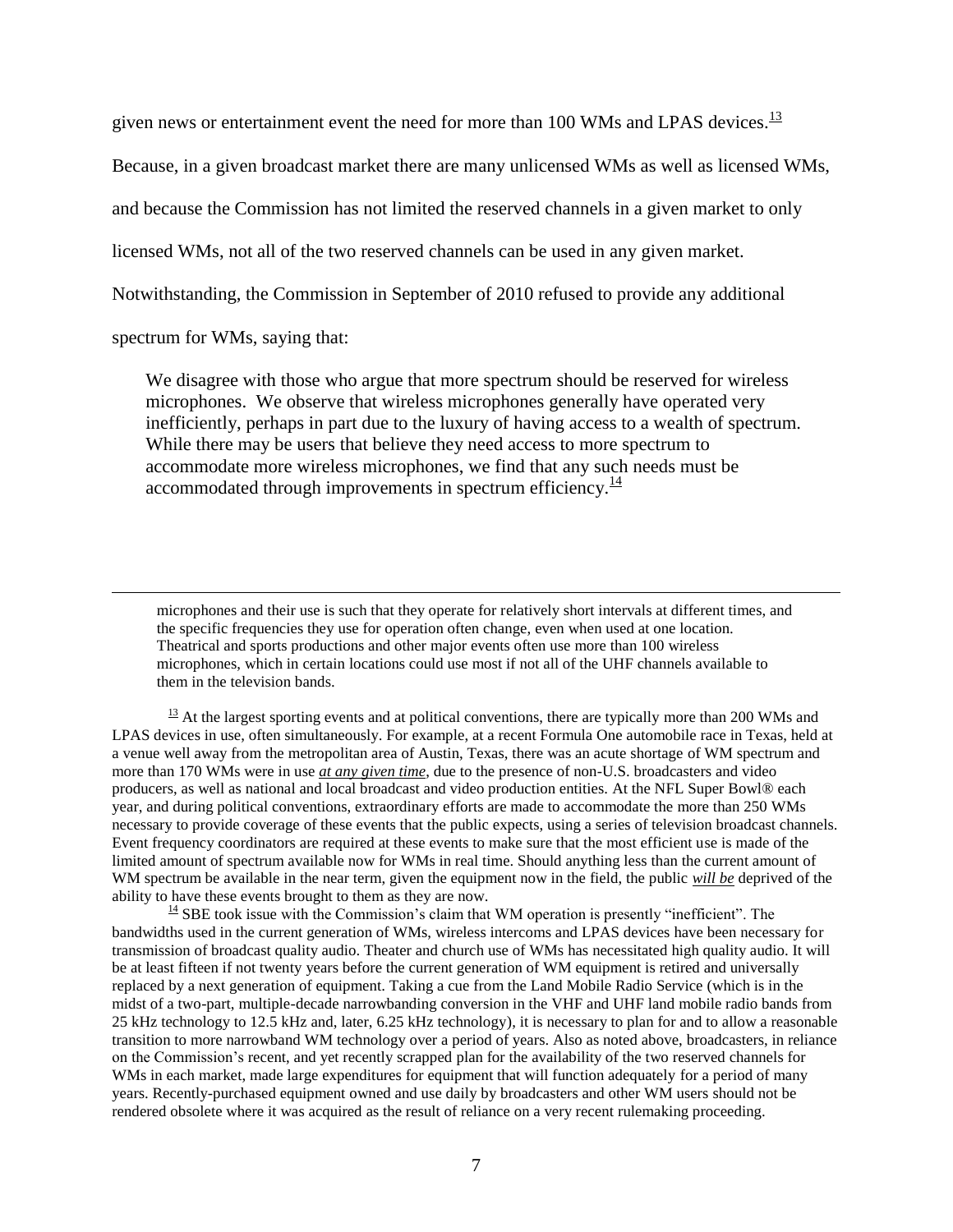It is true that, because of the need for broadcast-quality audio for broadcast applications, and for use of WMs in theatrical productions, WMs have historically required almost 200 kilohertz of occupied bandwidth. While subsequent generations of WMs may have narrower bandwidths, this equipment is not now universally available, nor is it suitable for all broadcast and program production applications. Manufacturers of LPAS devices have a very substantial investment in research and development of the current generation of WMs. Broadcast licensees (and video and audio producers) have a substantial investment in purchased equipment with a very long usable life. There is a large base of embedded equipment which has very recently been acquired by broadcasters in reliance on the continuation of the availability of the accommodations created in the White Spaces Docket, premised on the promise of the two reserved channels.

6. However, all that changed in the *Incentive Auctions* proceeding. In the *Incentive Auctions NPRM,* the Commission recognized that the proposal to auction and repack the UHF TV bands "may reduce the spectrum available in the TV bands" for secondary use by licensed and unlicensed wireless microphones and LPAS systems. It acknowledged that the auction and repacking process would as well reduce the spectrum available for unlicensed white space devices.<sup>15</sup> SBE comments in that proceeding urged that a minimum of 24 MHz of spectrum should be available for WMs in each market. This number could be reduced over time, SBE stated, as narrowband WM technology evolves, but despite the fact that a few manufacturers may have narrower bandwidth WMs available now, it would be completely unreasonable for the Commission to mandate a short-term narrowband conversion of WM technology. SBE suggested that the Commission, by virtue of the radical changes proposed in that proceeding which abandoned the minimal accommodations adopted in the 2010 White Spaces proceeding, created

<sup>15</sup> *Incentive Auctions NPRM*, at ¶¶ 221-239.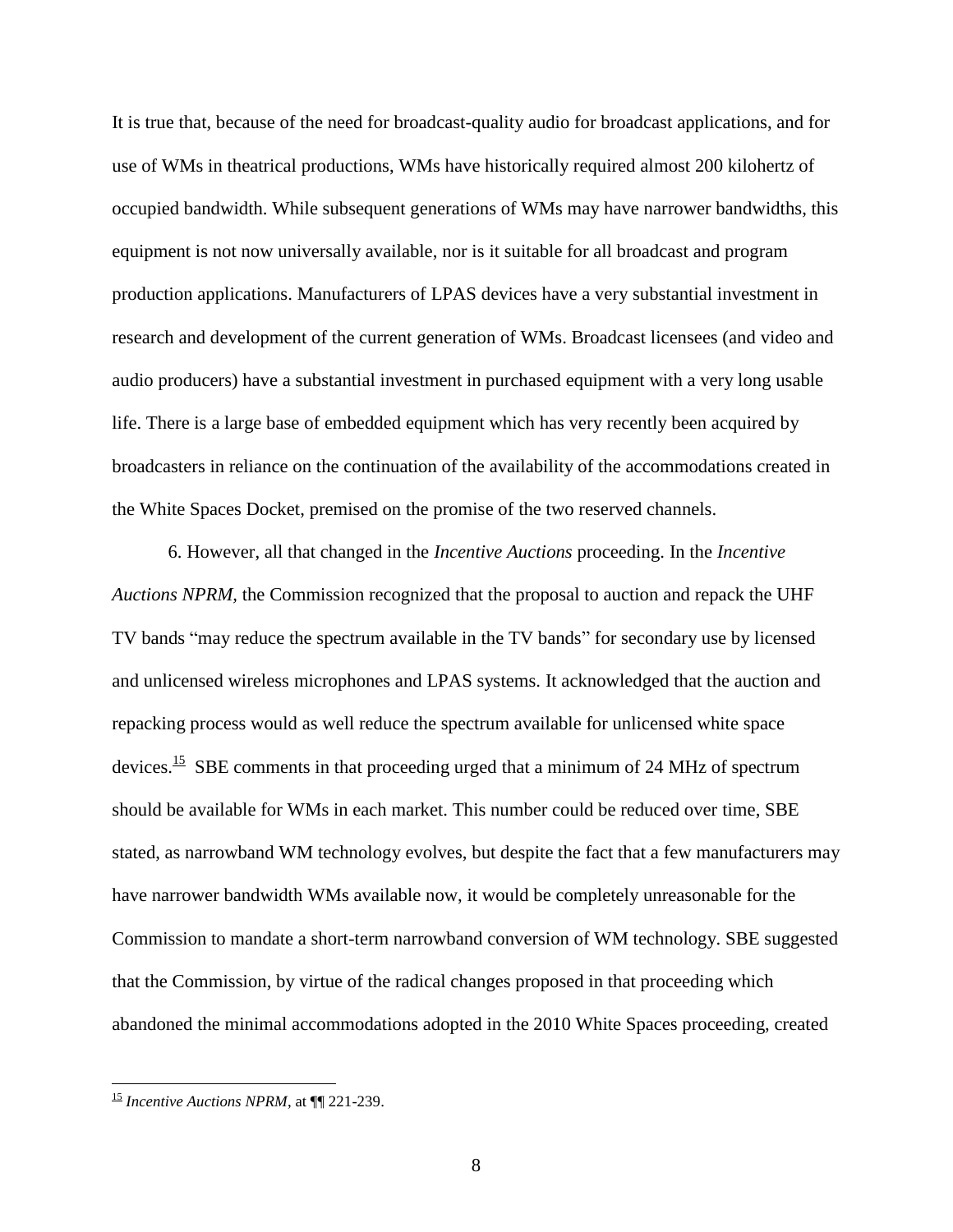in effect a "bait and switch" situation in less than two years. Broadcasters' and video production companies' substantial investments in current generation equipment in reliance on the availability of the two reserved channels was threatened. Worst of all, licensed broadcasters and video production entities would be rendered unable to provide interference-free service to the viewers that expect the same and receive it now. Allowing WMs, LPAS devices and TV White Space Devices to operate in guard bands is seriously inadequate and insufficient. It offers television broadcasters no ability at all to cover breaking news events in real time. *It is critical for broadcasters that there be at least two reserved channels, totaling at least 12 MHz,* 

*exclusively for WM operation*. What happens at a breaking news event is that multiple broadcast entities converge on the same geographic area. Some are local, some are not. Each entity requires at the very least two WM channels (one for the WM and one for the IFB). One broadcast entity may have several reporters on site, necessitating several channels. At the same time, there is a need for the foreseeable future to have available for video production of news, sports and entertainment events -- regardless of the means of multicasting those events to the viewing public -- at least a total of 24 MHz of spectrum for LPAS and WMs. This would provide a total of 120 channels<sup>16</sup> for WM operation.

7. In June of last year, the axe fell again on *broadcast* WMs and LPAS systems as the result of the planned auction of the 600 MHz band. In the *Incentive Auctions Report and Order*<sup>17</sup>, the Commission took the following actions: (1) It eliminated the two channels now reserved for wireless microphones, and created but one, to be shared between wireless microphones and TVBDs; (2) It allowed WMs and LPAS devices to operate in the "duplex gap", an 11 MHz

 $\frac{16}{16}$  Not all of those channels could be used at once in any given venue due to adjacent-channel interference; the number of usable channels in a 24 MHz band or bands would likely be more on the order of 60 with current technology.

<sup>17</sup> *Expanding the Economic and Innovation Opportunities of Spectrum Through Incentive Auctions*, GN Docket No. 12-268, *Report and Order*, 29 FCC Rcd 6567, 6704 ¶ 316 (2014) (*Incentive Auction R&O*)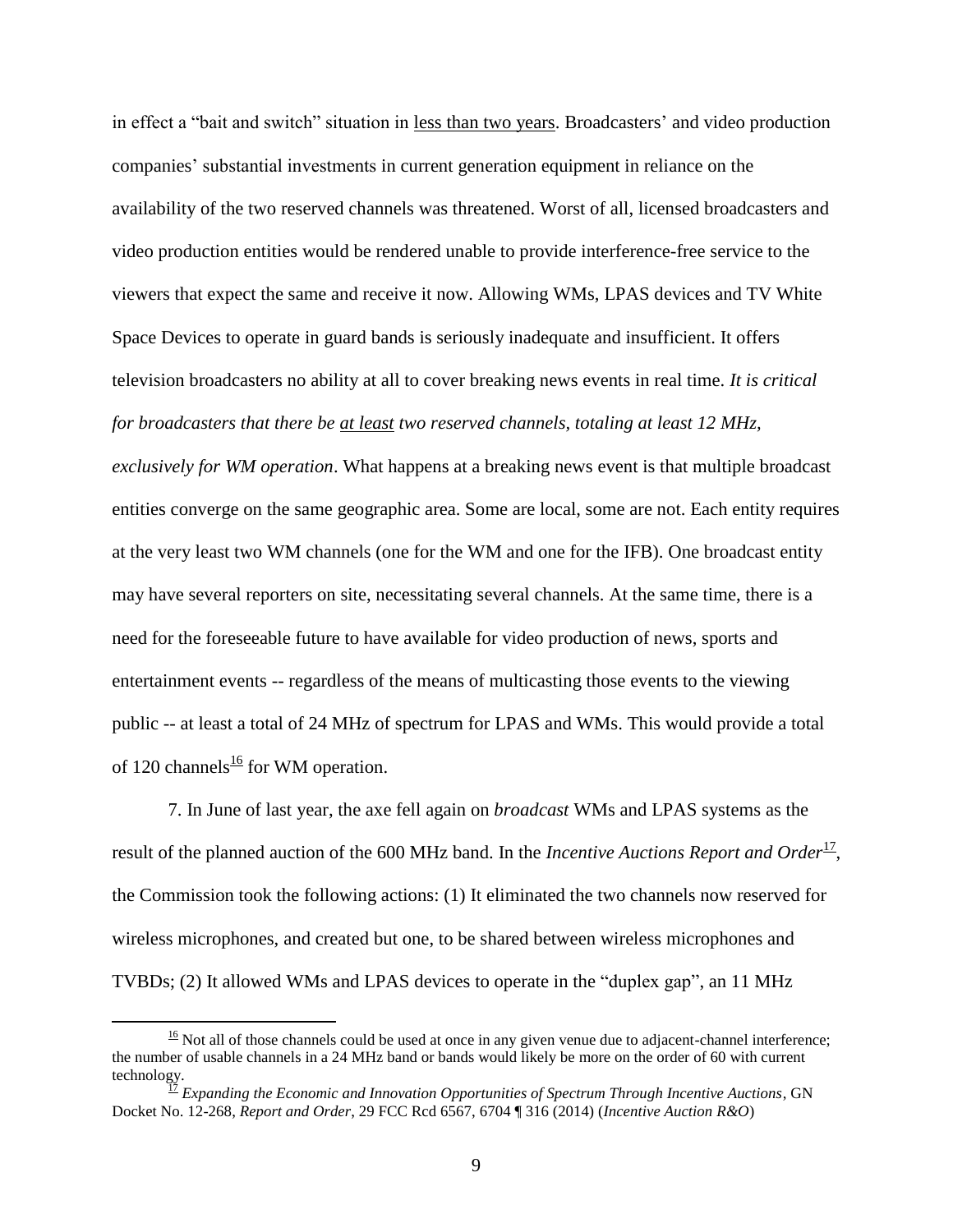segment between base and mobile frequencies (but of that, the Commission set aside 6 MHz for TV White Space Devices and only 4 MHz for licensed WMs); it permitted *unlicensed* WMs to use a guard band between 7 to 11 MHz wide that will separate TV from wireless operations; and permitted WMs to operate in closer geographic proximity to a TV station using the same channel; or even closer, if they coordinate with the TV station. In a separate proceeding, the Commission further expanded the pool of Part 74 eligibles for WMs to include venues and professional sound companies that routinely use 50 or more wireless microphones as an integral part of the major productions or events. This expanded pool of eligibles, coupled with sharing with TVBDs in the one UHF television channel to be available for WMs, and the clear warning that LPAS and WMs will eventually<sup>18</sup> be required to cease operating in the 600 MHz spectrum "repurposed" for wireless broadband, stands to preclude LPAS and WM operations and the beneficial services that they enable, which the public expects and deserves, and which it receives now.

## **II. Replacement Spectrum for Wireless Microphones Displaced from the UHF Television Bands in a Variety of new Bands is Critically Necessary.**

8. In the *Incentive Auction R&O* the Commission acknowledged that the reduction of available UHF band spectrum will require many LPAS and WM users and licensees to make changes in the spectrum that they access and the equipment they use.<sup>19</sup> To facilitate wireless microphone users' ability to make these adjustments, the Commission provided that users could continue to utilize the UHF television spectrum repurposed for wireless services for a some period of time while moving to alternative spectrum. The decision in the Incentive Auction proceeding was, however, placing the cart far before the horse. Not only was there no spectrum

 $\frac{18}{18}$  The Commission stated that it would "allow wireless microphone users to continue to operate [at 600 MHz] for 39 months following the incentive auction in order to facilitate their transition to other spectrum." However, to the present time there is no "other spectrum" in which to transition.

<sup>19</sup> *See Incentive Auction R&O*, 29 FCC Rcd at 6696-6704 ¶¶ 299-315.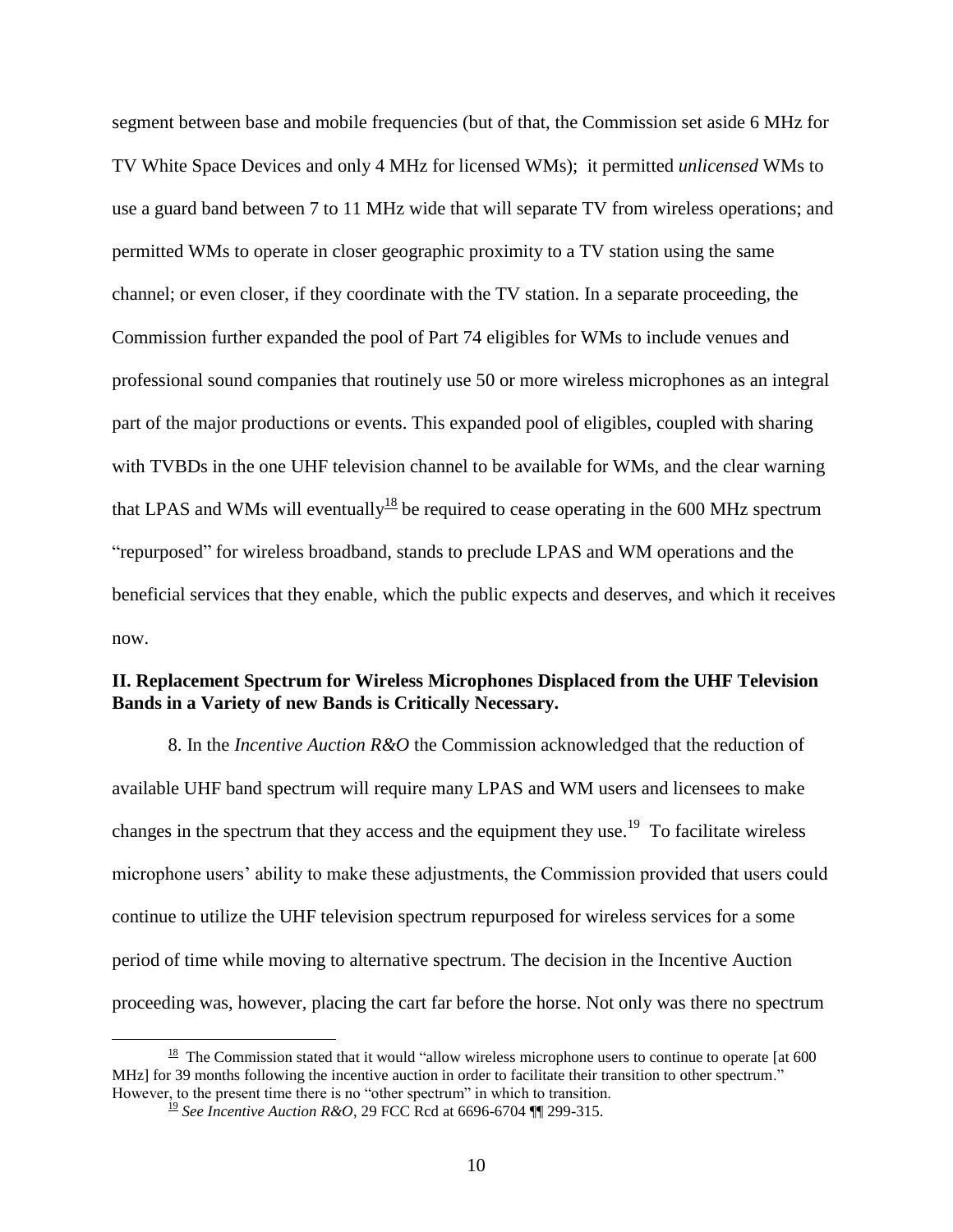to which broadcasters and program producers could move; the Commission had no idea what the timetable would be for equipment manufacturers to make new equipment available for this 39 month transition in whatever replacement spectrum might be made available.

9. That said, the Commission has in the *Notice* in the instant proceeding listed a series of candidate bands which might be made available, and listed as well some different technologies which might be used for short range and low power audio transmissions. Initially, at Paragraph 72 of the Notice, the Commission notes the reorganization of the current VHF/UHF television bands (channels 2-51, except channel 37) after the incentive auction. As a result of this auction, the amount of spectrum allocated for television broadcasting will be reduced and repacked; some will be designated for 600 MHz guard bands (including the duplex gap), and other portions will be auctioned to wireless services. The Notice acknowledges that this will "affect" WMs and asks for comment on the effect of these actions relative to the use of residual VHF and UHF spectrum for WMs. In the experience of SBE's frequency coordinators and as SBE has stated repeatedly in the recent past, it is necessary to have a minimum of 24 MHz of spectrum in the UHF television bands available for WM and LPAS operation in each market for routine news, sports and entertainment program production. Additional spectrum must be made available on at least a short-term basis for major events such as the political conventions, major sporting events, and entertainment events. Since the Commission has made available only 4 MHz per guard band, and has indicated that LPAS and WMs and TVBDs must share a single channel near Channel 37 where possible, it is apparent that there is not going to be sufficient UHF television spectrum for WMs looking forward. It is urged that this decision be revisited and that the Commission reinstate the specific reservation of two UHF-TV channels for LPAS and WMs near Channel 37.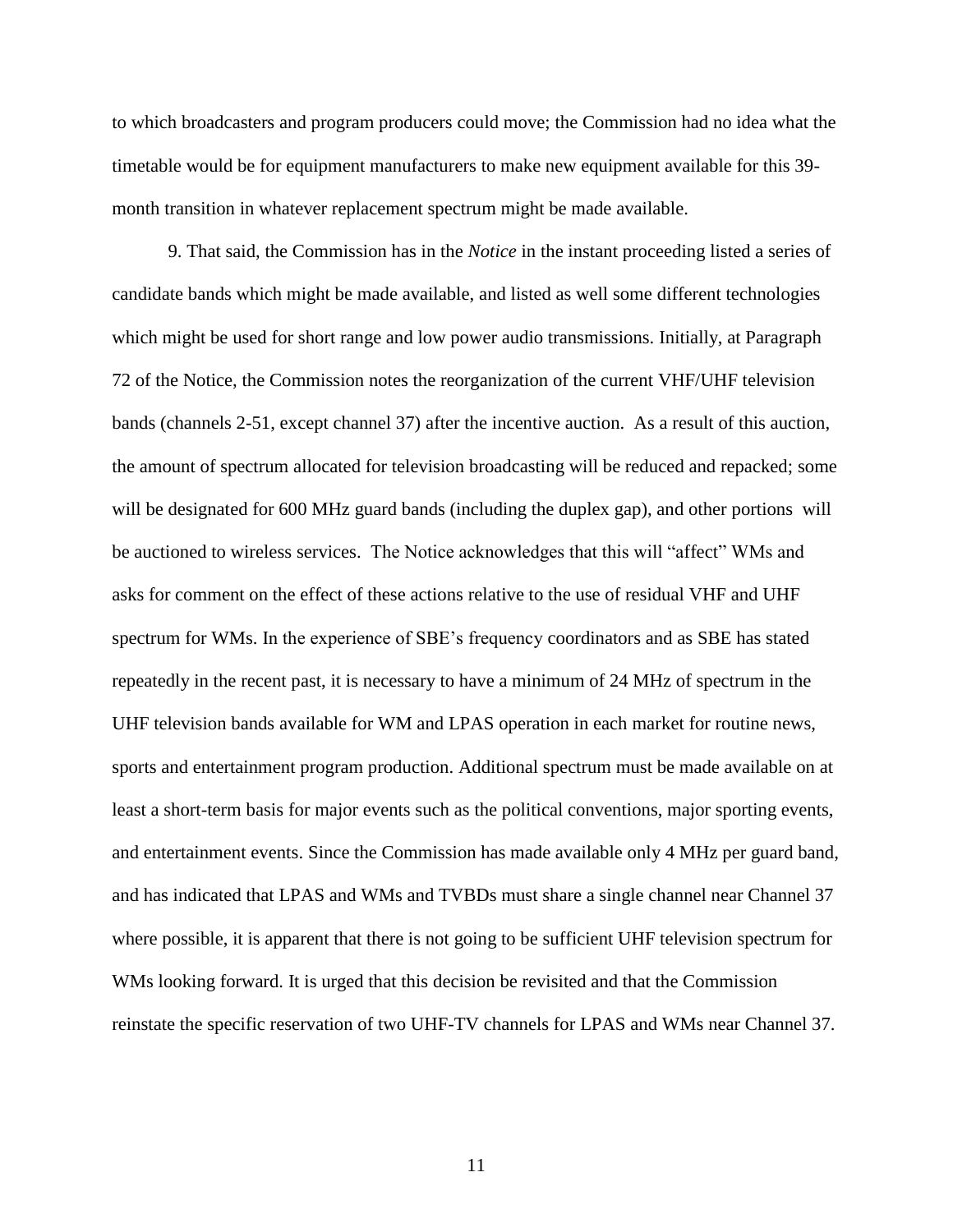10. A series of other replacement bands are suggested in the *Notice*. Some, such as 26.100-26.480 MHz and the VHF and UHF Remote Pickup (RPU) bands at 161.625-161.775 MHz, 450-451 MHz and 455-456 MHz which are already available for licensed LPAS use on a regulatory basis, are unavailable as a practical matter due to limited bandwidth, existing use and the required antenna size. These are not suitable as reaccommodation spectrum for broadcast ENG or sports or entertainment production, and *under no circumstances should unlicensed WMs be permitted to operate in the RPU bands*. Those segments are heavily used by radio broadcasters for remote broadcasts and require protection from the undisciplined, non-technical users of unlicensed WMs.

11. At paragraph 123 of the Notice, the Commission asks about use of the FM broadcast band at 88-108 MHz for WMs. While some unlicensed, low-power Part 15 WMs have been manufactured for this band, the potential for interference to FM radio broadcast reception in major markets is far too high to permit this to proliferate. There is no room in the FM broadcast band that WMs can operate generally without fear of interference to FM broadcast reception.

12. The band 169-172 MHz is a government allocation primarily, though Part 90 eligibles can be licensed on one or more of 8 discrete channels in that segment for WMs up to 50 mW with relatively narrow bandwidths. This VHF spectrum is not useful as replacement spectrum for licensed LPAS or WM use because of the lack of sufficient spectrum for the purpose. Coordination in real time would be difficult relative to Federal operations in any case. The Government Master Frequency List is not a public document, and broadcasters' LPAS and WM needs are itinerant and mobile.

13. The bands 944-952 MHz, 941-944 MHz and 952-960 MHz are a different story. The frequency ranges are sufficiently large as to provide a good option for displaced licensed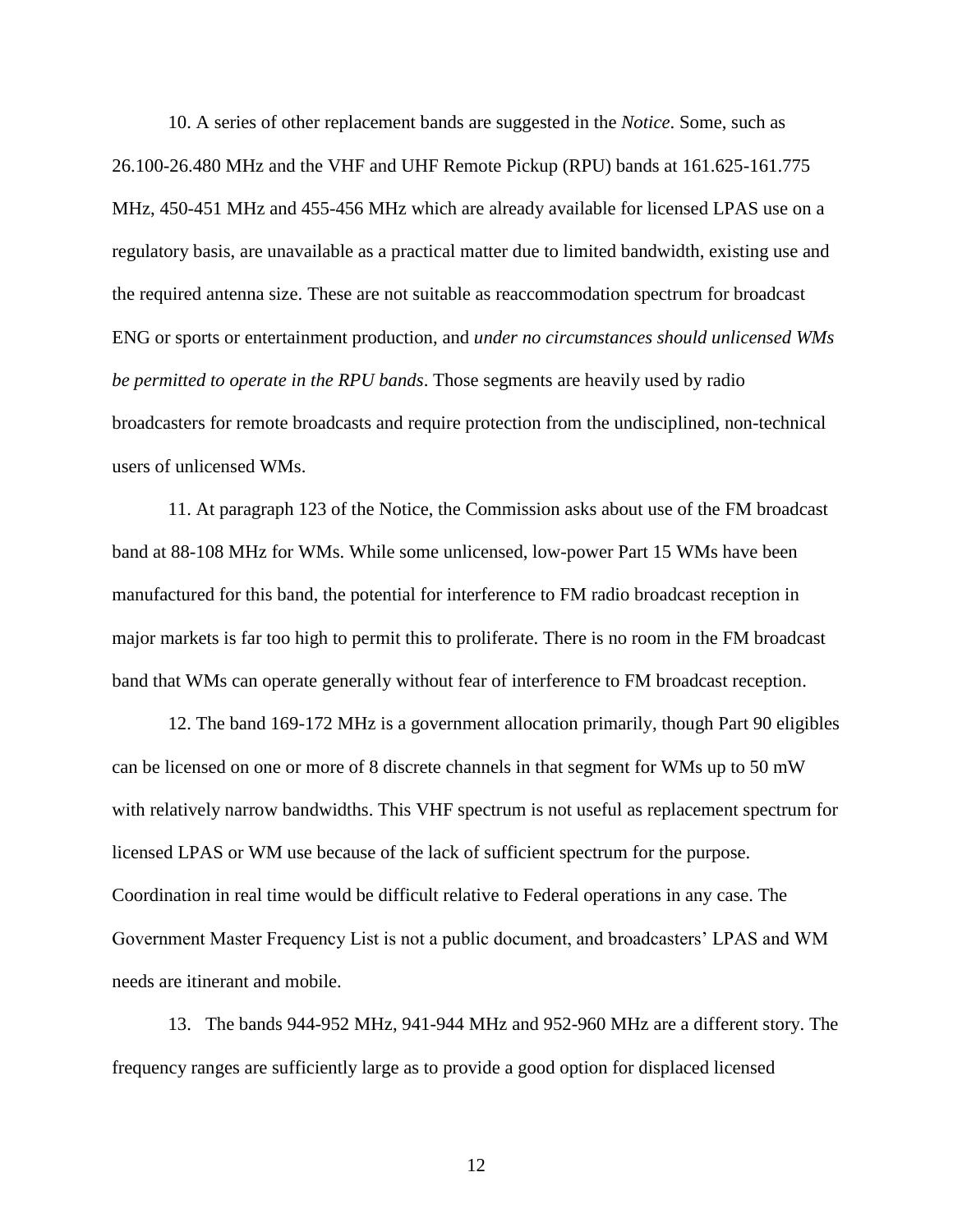broadcast and licensed LPAS uses. Because the band 944-952 MHz is heavily occupied by fixed, Part 74 Aural Studio to Transmitter links (STL) and fixed Aural Intercity Relay Links (ICR), as well as for Part 74 WMs (in an 8 megahertz segment of that band), broadcasters and broadcast network entities and LPAS licensees could be permitted to make greater use of this band *on a coordinated basis,* and as well the bands 941-944 MHz and 952-960 MHz. SBE would strongly oppose, however, any use of the band 944-952 MHz by entities other than broadcasters and other Part 74 LPAS eligibles, and SBE frequency coordination would have to be mandatory in order to avoid interference to aural STLs and ICRs. Operation by Part 74 licensees in the 941-944 MHz and 952-960 MHz bands, also on a coordinated basis, would potentially enable licensed wireless microphone users access to up to nineteen megahertz of spectrum across the 941-960 MHz spectrum. As a practical matter, given the private and common carrier operational fixed service uses at 941-944 MHz and the MAS operation in the 952-960 MHz bands, the real availability of spectrum would be far less than 19 megahertz in any given market, but this is nevertheless an option that should be made available to broadcasters and other Part 74 LPAS eligible exclusively. The real-time coordination requirement with Part 74 volunteer local market coordinators is key to successful sharing of this spectrum.

14. The Notice also discusses the 902-928 MHz, 2400-2483.5 MHz and the 5 GHz bands. In SBE's view, none of these bands is suitable for broadcast quality or production quality audio due to the unpredictable and generally high levels of noise in these bands from military radars, Part 15 and Part 18 devices, and from licensed services such as Multilateration Location Monitoring Service stations and the Amateur Radio Service.<sup>20</sup> In addition, at 5 GHz, there are U-

 $\frac{20}{20}$  The Amateur Radio Service makes extensive use of the band 5725-5850 MHz and especially the weak receive signal/high transmitter power segment around 5760 MHz. See, [http://www.arrl.org/band-plan.](http://www.arrl.org/band-plan) That segment, and that band is especially unsuitable for WM operation due to the unpredictability of both WM and itinerant and mobile Amateur Radio operation and the difficulty of coordination of the two uses.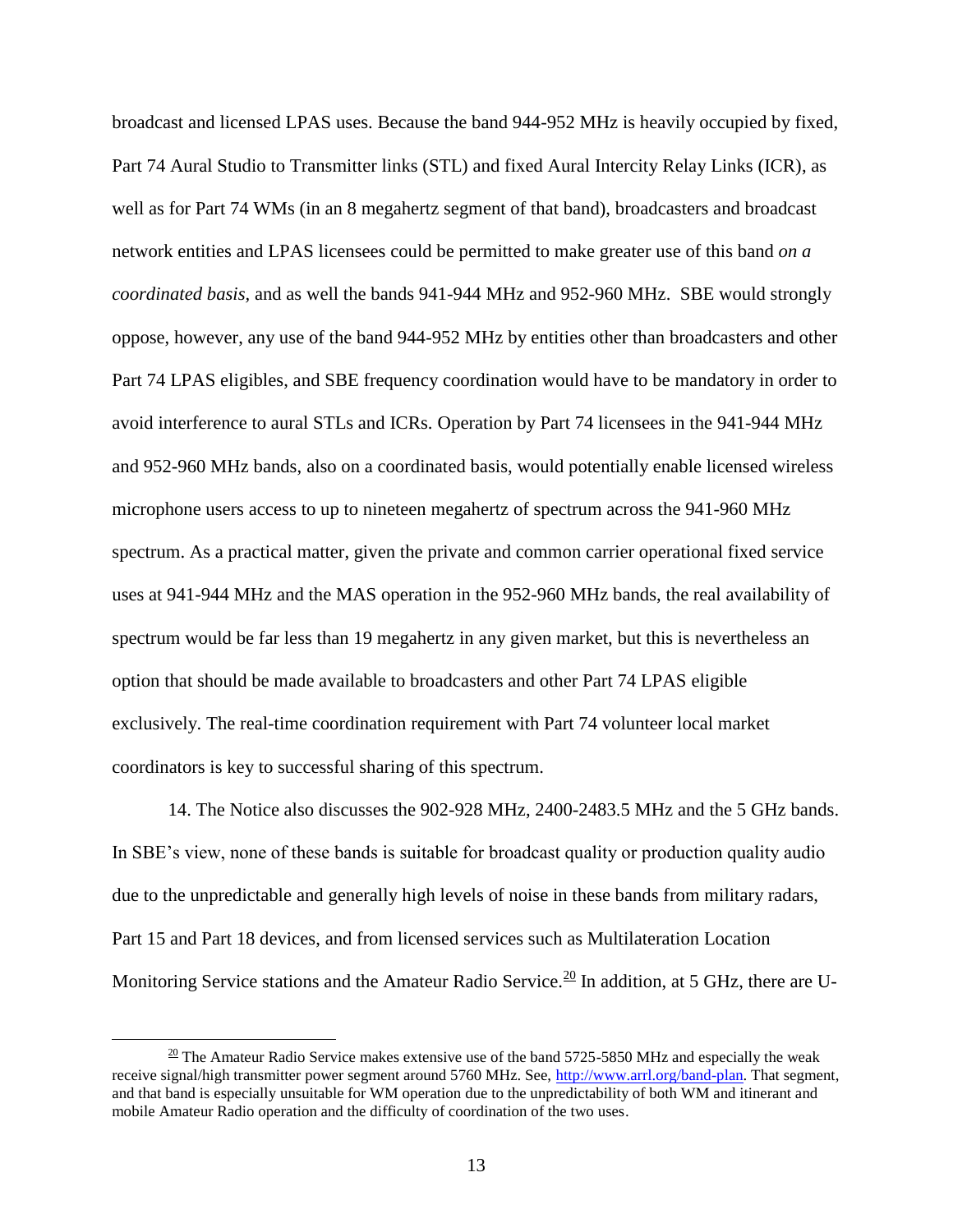NII and vehicle-to-roadside and other applications, current and planned. The Commission might consider authorizing unlicensed, Part-15 compliant WM operations in portions of these bands, however.

15. SBE also recommends making the band 1920-1930 MHz available for electronic news gathering (ENG), professional broadcast and professional program production WM use. Unlicensed Personal Communications Service (UPCS) devices operating pursuant to Part 15 rules for asynchronous and isochronous PCS are the occupants of this band now, and are required to employ an LBT protocol. This circumstance offers opportunities for broadcast and professional production use of this band for WMs which, due to the relatively low duty cycles employed in any given location would be compatible sharing partners.

16. The Notice, beginning at Paragraph 175, discusses options for making available the band 1435-1525 MHz band (1.4 GHz) for certain classes of WM user. SBE does not favor this option and urges that WMs not be permitted in this band. Should the Commission proceed with it nevertheless, its use for WMs should be limited to professional production companies only. Because the band is allocated for aeronautical mobile telemetry (AMT) operations and coordinated for such purpose by the Aerospace and Flight Test Radio Coordinating Council (AFTRCC), there is limited availability in this band for other purposes. As the Commission has accurately noted, broadcasters and professional production companies who are in need of spectrum for video transmission channels for televised sporting events, political conventions and other major entertainment often must obtain Special Temporary Authority (STA) to operate wide bandwidth video equipment in this band on a short-term basis. The need for these additional video channels is due to acute spectrum shortages for TV Pickup and video relay in many areas due to overloading of the BAS/CARS/LTTS bands at 2025-2110 MHz and 2450-2483.5 MHz.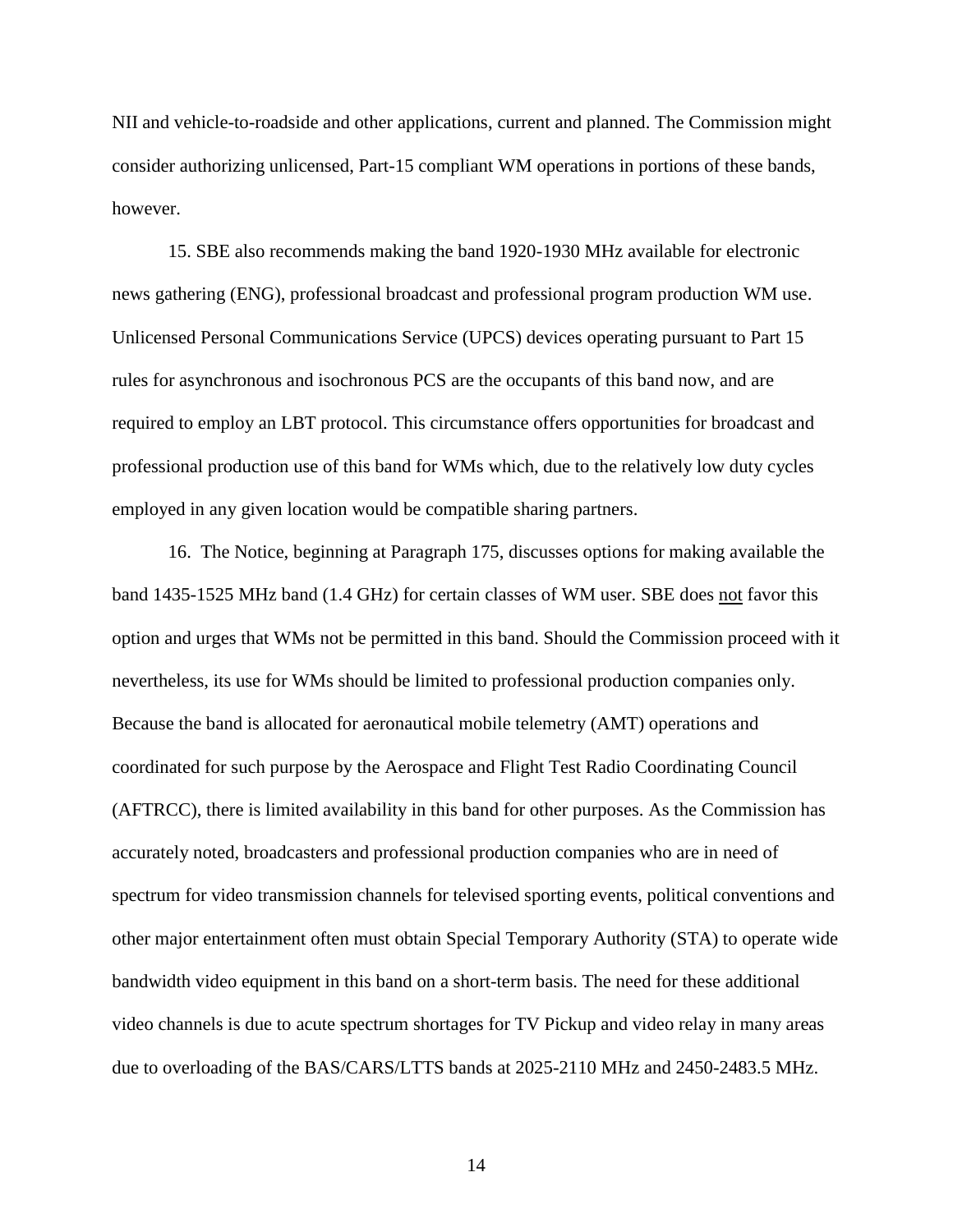But for the AFTRCC coordinated, "secondary market" STA use of the 1.4 GHz band, video production of these major events would not be possible. While as discussed herein, there are dire shortages of WM spectrum that also stand to frustrate professional program producers, the shortages of COFDM video spectrum at events such as NFL football, NASCAR racing, PGA golf tournaments, political conventions and other similar events stand to preclude access by the viewing public as well. For this reason, SBE recommends *against* the allocation of the 1.4 GHz band for LPAS or WM use. Should the Commission nevertheless decide to make this band available on a secondary, licensed basis, SBE urges that the Commission limit WM use in this band as proposed at Paragraph 177 of the Notice:

Because of the importance of ensuring that the AMT systems are protected against harmful interference, and given that most wireless microphone operations can be accommodated within other spectrum, we propose that use of this band be limited to licensed professional users at specified locations and times, and include specified safeguards designed to protect AMT use of the band…Limiting the licensing for these types of applications, which are typically associated with specific locations, should make sharing of the spectrum manageable. Although we would authorize such use on a secondary basis, in this instance we believe that frequency coordination with federal and non-federal users is critical and is consistent with the practice that already has been used for special temporary authority in this band, although on a more limited basis...

17. SBE makes no comment with respect to the potential use of the 3550-3650 MHz band. It is noted that this band is under consideration in the National Broadband Plan for possible broadband reallocation, and there is no benefit to broadcasters or professional production companies in a limited term allocation for WMs or other LPAS use. Should that band not be subject to broadband reallocation, then it would have some suitability for LPAS and WM use.

18. A *good* option for replacement spectrum is to make available for LPAS licensees, again on a coordinated basis, a single 25-MHz bandwidth channel within the band 6875-7125 MHz (the "7 GHz Band"). This band is currently available for fixed, mobile and itinerant TV BAS, CARS and LTTS operations (and for fixed Part 101 wireless backhaul outside of BAS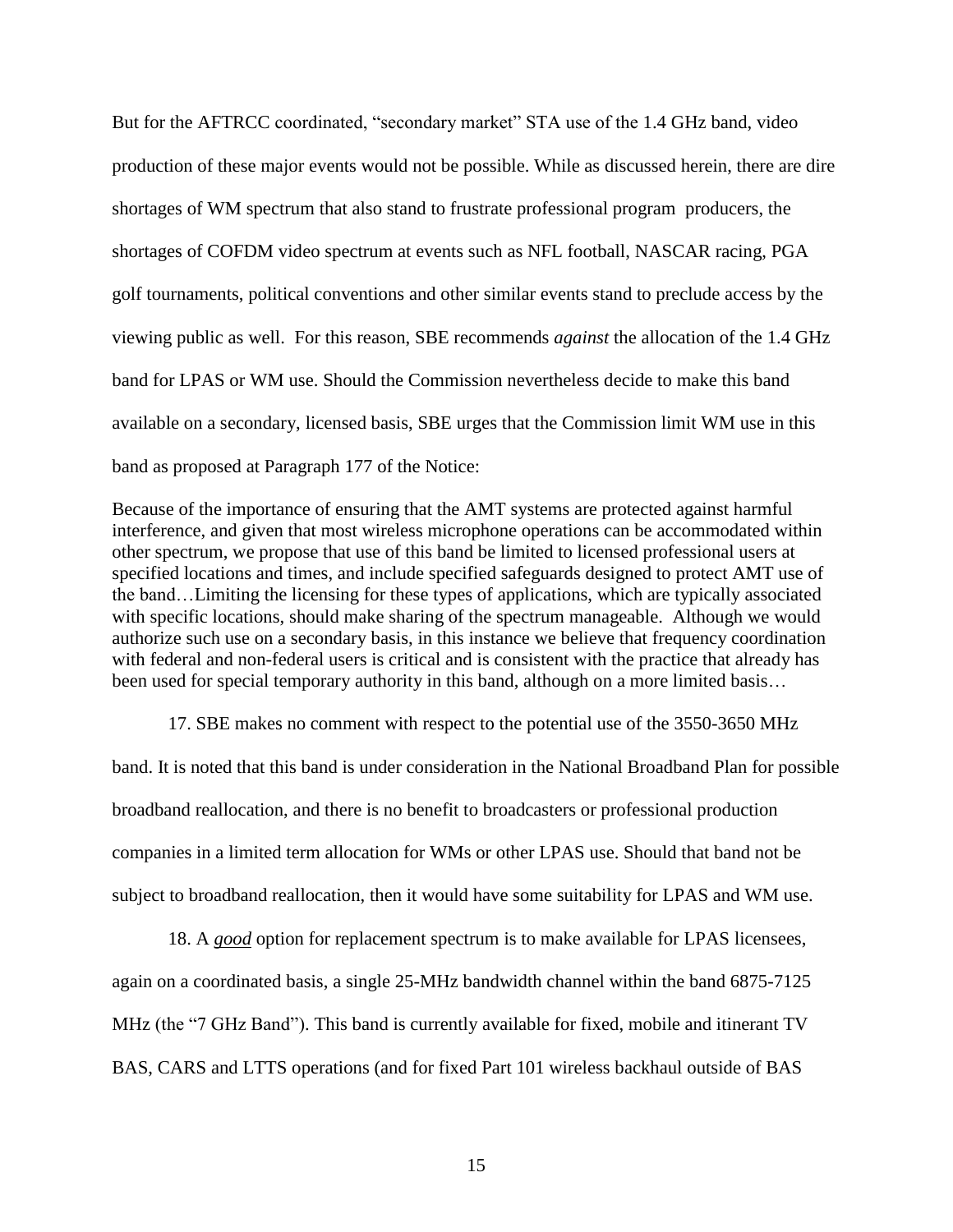areas of operation). While the band is heavily used for fixed and mobile BAS, and while mixing fixed or mobile video channels with wireless microphones is complicated, the specification of one of the ten, 25 MHz-wide channels in this band for LPAS and WM operation by BAS, CARS and LTTS eligibles only. LPAS and WM operation should use only one channel, preferably the same one in each market, so as to avoid mixing WM use with microwave backhaul services, BAS, CARS and LTTS mobile TV pickup station operations. The allowing of WMs in this band should have no effect on fixed wireless backhaul operations, which are authorized only in areas where BAS and CARS television pickup operations are not licensed.<sup>21</sup> The channel selected for WM operation in the 7 GHz Band should not be one of those two, 25 megahertz channels in the middle of the band (channels at 6975-6700 MHz and 6700-7025 MHz) that are reserved nationwide specifically for BAS and CARS to accommodate TV pickup stations covering events that occur outside the license areas of local BAS and CARS operations.

#### **III. Other Issues**

 $\overline{a}$ 

19. At Paragraph 104 of the Notice, the Commission asks how best to provide notice to WM users that a large portion of the UHF spectrum that is currently used and available for wireless microphone operations may no longer be available following the incentive auction, and how to provide notice of the requirements for operating in the 600 MHz Band during the transition period and the need to exit the band by the end of the transition, and any information on alternative spectrum that is currently available for wireless microphone operations. This is a very good question. Bluntly speaking, in SBE's extensive, daily experience, unlicensed WM users are not particularly rule-compliant. There are, in large portions of the country, regularly operating 700 MHz WMs in the hands of unlicensed groups and individuals. These people have

 $\frac{21}{21}$  Fixed Service stations are not allowed to locate their paths within the service areas of any previously licensed co-channel TV pickup stations.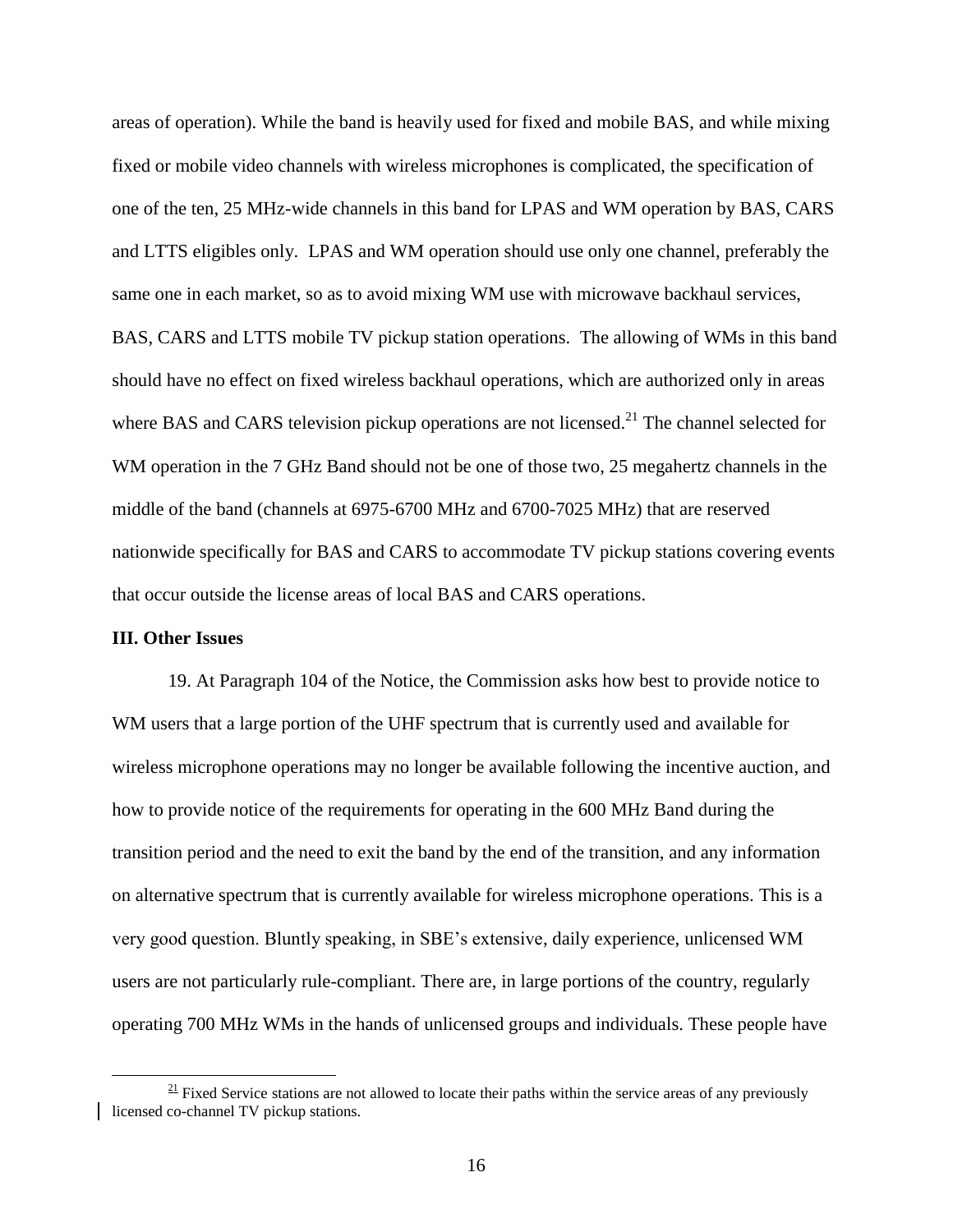no routine need to consult the Commission's database or participate in SBE's frequency coordination program. Even though responsible manufacturers have, post-point-of-sale, contacted customers to make them aware of regulatory changes affecting WMs including the need to vacate the 698-806 MHz band, there is a significant communication problem with this non-technical group of WM users. Again in SBE's experience, a major enforcement problem relative to unlicensed WM users exists, which does *not* apply to broadcasters and major program producers who, as a group, are scrupulously rule-compliant. SBE recommends that the Commission step up its enforcement efforts with respect to illegal WM use in the 700 MHz band with the goal of creating some deterrence in the unlicensed WM community. It is important to do this prior to the time that unlicensed users will be expected to vacate the 600 MHz band. It has in the past fallen almost exclusively on manufacturers of WMs to bring regulatory changes to the attention of unlicensed WM users and they have done a good job overall. The National Association of Broadcasters, SBE and the National Cable and Telecommunications Association have and surely will continue to provide regulatory updates to BAS, CARS and LTTS licensees and all LPAS eligibles, most of whom are quite sensitive to Commission actions anyway. That is not an issue.

20. Finally, with respect to the questions asked at Paragraphs 205-207 of the *Notice* pertaining to the potential use of ultra-wideband (UWB) technology for WMs, SBE would strongly suggest that the Commission's UWB rules are currently prohibitively conservative and do not permit any commercial deployment of an UWB WM. This technology has tremendous potential for frequency re-use by such periodic-use devices as WMs and LPAS devices, but the UWB rules, developed 15 years ago (according to what the Commission has repeatedly characterized as a "very conservative" policy due to NTIA's fear of interference to United States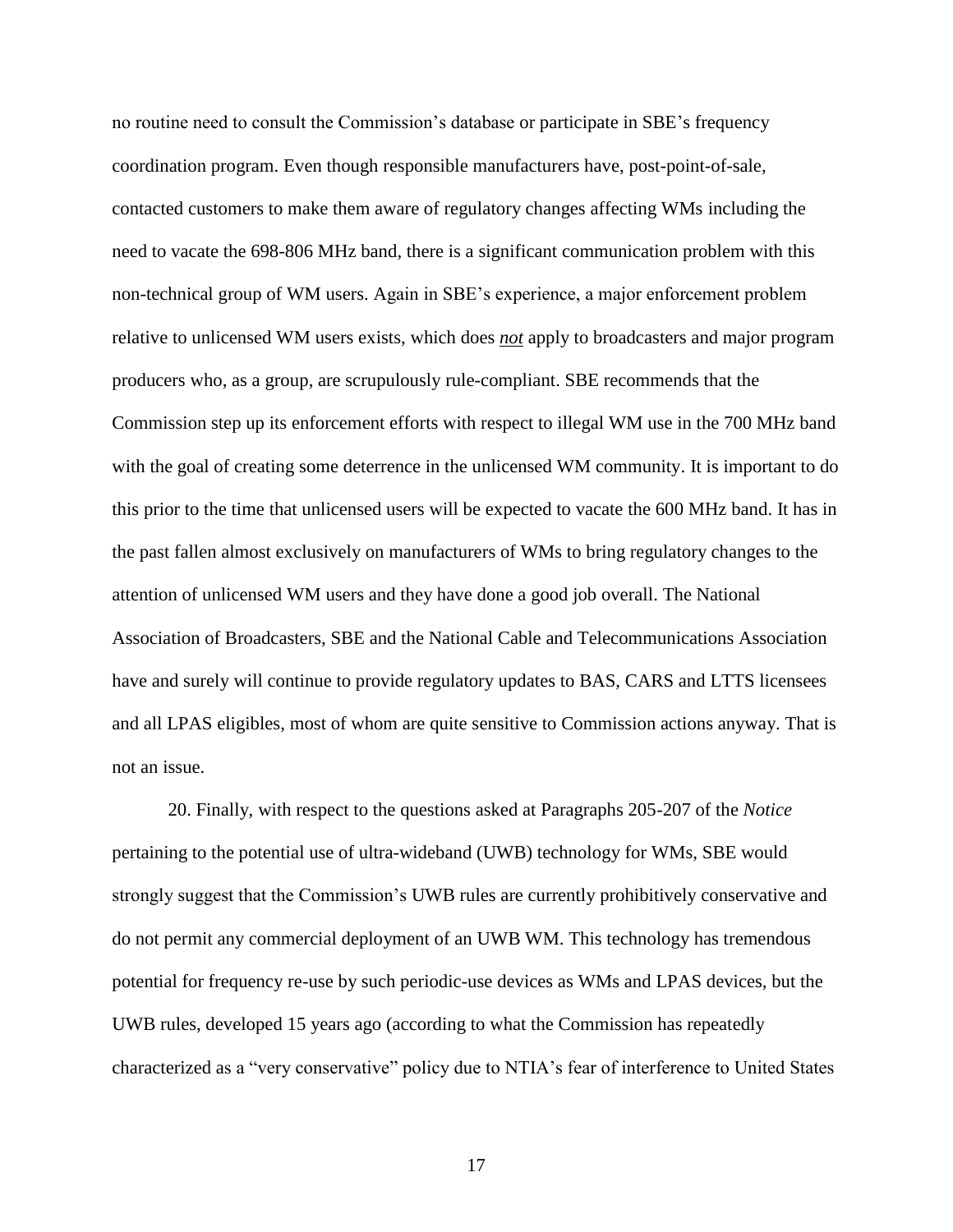Government operations in the Part 15 restricted bands) have never been updated. Because of the failure of the Commission over the past fifteen years to enact rules which actually encourage the use of UWB communication devices, there is no point in discussing the use of this technology for short-term reaccommodation of displaced UHF TV narrowband WMs. Though the Commission claims that "Operating pursuant to the technical rules set forth in Part 15, UWB devices can use spectrum occupied by existing radio services without causing harmful interference, thereby permitting scarce spectrum resources to be used more efficiently"<sup>22</sup> the Current Part 15, Subpart F rules do not permit the use of any frequency hopped UWB devices at all. In fact, because the rules are confusing and restrictive, it is not clear that even pulsed UWB communications devices are compliant with the Rules. For example, Section 15.503(d) of the Rules governing the operation of UWB devices contains the requirement that UWB devices meet a fractional bandwidth minimum of 0.20 or 500 megahertz "at any point in time." This requirement, that the minimum bandwidth must be met "at all times," precludes the use of essentially all modulation schemes, except a continuous-wave signal of at least 500 MHz bandwidth. Pulsed emissions, frequency-hopping emissions, swept frequency (*e.g.*, FMCW), and stepped frequency systems are all precluded by this requirement, if the requirement is strictly construed. Furthermore, as the Notice in this proceeding acknowledges, WMs operating under these rules would be required to operate pursuant to the UWB rules for communications systems, which permit operations in the 3.1-10.6 GHz band, but the only operation permitted is indoors. There is *no good reason* why UWB communications devices should be limited to indoor operation or hand-held peer-to-peer communications. At the power levels permitted for UWB devices and with a 500 MHz minimum bandwidth, the power spectral density is so low that

<sup>&</sup>lt;sup>22</sup> See Revision of Part 15 of the Commission's Rules Regarding Ultra-Wideband Transmission Systems, ET Docket No. 98-153, *Report and Order*, 17 FCC Rcd 7435 (2002).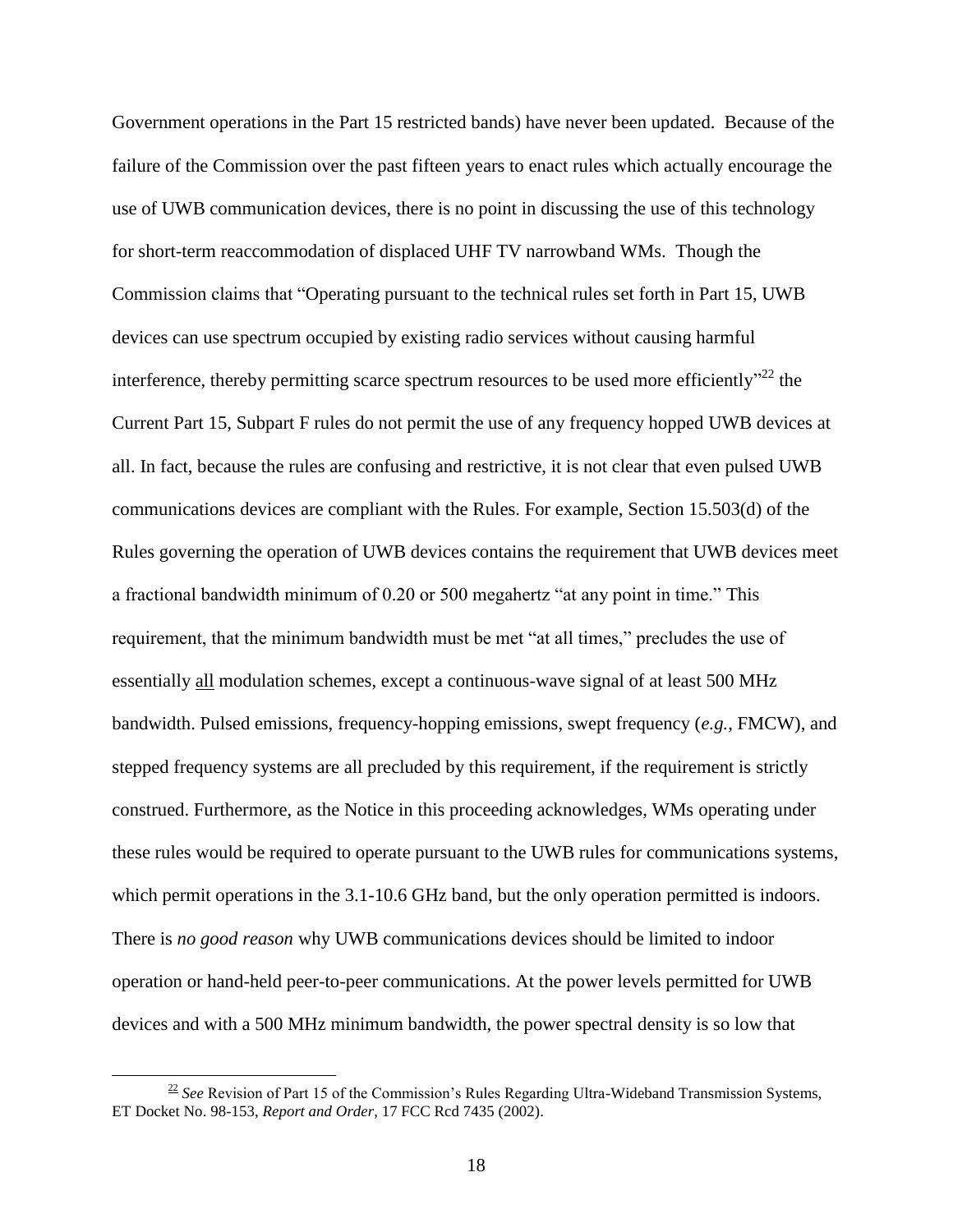WMs using this technology would have virtually no interference potential relative to other radio services, government or non-government. It is urged that the Commission's rules governing UWB devices, and especially UWB communication devices, be updated (as the Commission promised to do fifteen years ago when it developed its UWB rules, but never did) so as to encourage manufacturers to develop communications products using this technology, and to permit more than just indoor operation. As of now, due to substantial overregulation, there is no practical opportunity for the use of UWB technology for WMs in the band 3.1-10.6 GHz.

#### **IV. Conclusion**

21. The Commission has changed the rules repeatedly regarding WMs in a series of proceedings in a very short period of time. It is respectfully suggested that this reflects an incomplete understanding or a lack of appreciation of the importance of LPAS devices and WMs in news, sports and entertainment programming to the viewing public. Regardless of the means by which they obtain this programming, whether by satellite, cable, or over-the-air broadcast, the public expects to see and hear on-scene breaking news, and they expect to be inside of NASCAR race vehicles with a view and audio from inside the race car. Wireless microphones put people in the car with their favorite driver. They are put on the scene of a major emergency and they are told and shown what is happening as it happens. They have the details of a political convention just as though they were there in person. People expect this sophistication in program production and news broadcasts because they have gotten used to this high level of video and audio coverage of events of all types. The public can't have this taken away from them. It is submitted that this is an important thing to preserve, notwithstanding the Commission's single-minded goal to obtain auction revenues from broadband providers.

22. The Commission is to be congratulated for recognizing that some replacement spectrum is necessary. SBE urges that at least 12 MHz of reserved UHF TV spectrum be